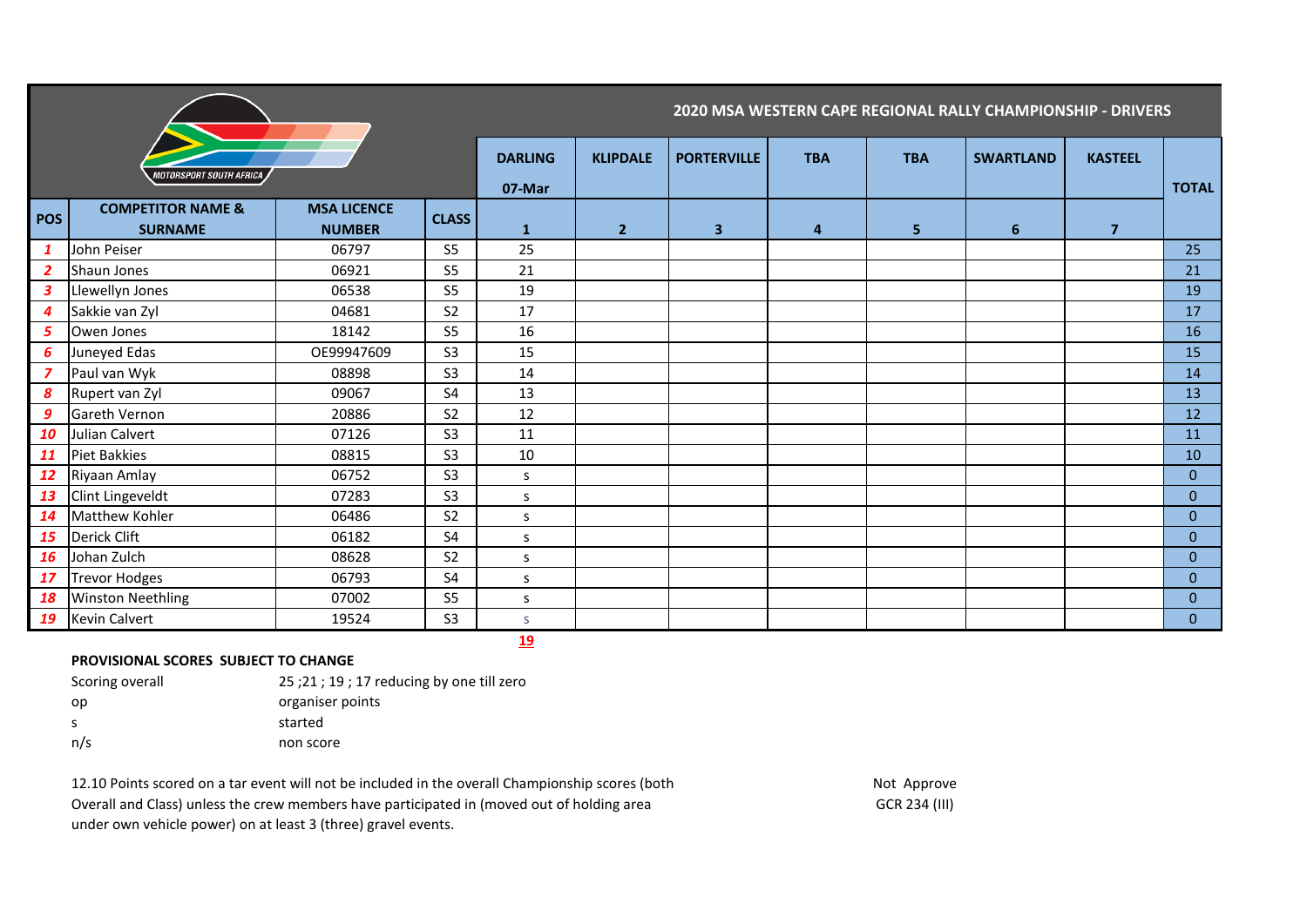|                  |                                                |                                     |                          | 2020 MSA WESTERN CAPE REGIONAL RALLY CHAMPIONSHIP - CO DRIVERS |                    |                         |            |                  |                |                |                                |              |              |
|------------------|------------------------------------------------|-------------------------------------|--------------------------|----------------------------------------------------------------|--------------------|-------------------------|------------|------------------|----------------|----------------|--------------------------------|--------------|--------------|
|                  | MOTORSPORT SOUTH AFRICA                        |                                     | <b>DARLING</b><br>07-Mar | <b>KLIPDALE</b>                                                | <b>PORTERVILLE</b> | <b>TBA</b>              | <b>TBA</b> | <b>SWARTLAND</b> | <b>KASTEEL</b> | <b>TOTAL</b>   | <b>DROPPED</b><br><b>EVENT</b> | <b>TOTAL</b> |              |
| <b>POS</b>       | <b>COMPETITOR NAME &amp;</b><br><b>SURNAME</b> | <b>MSA LICENCE</b><br><b>NUMBER</b> | <b>CLASS</b>             | $\mathbf{1}$                                                   | 2 <sup>1</sup>     | $\overline{\mathbf{3}}$ | 4          | 5                | 6              | $\overline{7}$ |                                |              |              |
| $\mathbf{1}$     | <b>Weston Peiser</b>                           | 06799                               | S <sub>5</sub>           | 25                                                             |                    |                         |            |                  |                |                | 25                             |              | 25           |
| $\overline{2}$   | Jason Thorpe                                   | 22265                               | S <sub>5</sub>           | 21                                                             |                    |                         |            |                  |                |                | 21                             |              | 21           |
| $\boldsymbol{3}$ | Chris Pichon                                   | 06427                               | S <sub>5</sub>           | 19                                                             |                    |                         |            |                  |                |                | 19                             |              | 19           |
| $\boldsymbol{4}$ | Henry Kohne                                    | 06405                               | S <sub>2</sub>           | 17                                                             |                    |                         |            |                  |                |                | 17                             |              | 17           |
| 5                | Tessa Jones                                    | 27519                               | <b>S5</b>                | 16                                                             |                    |                         |            |                  |                |                | 16                             |              | <b>16</b>    |
| 6                | Reyanah Edas                                   | OE99947607                          | S <sub>3</sub>           | 15                                                             |                    |                         |            |                  |                |                | 15                             |              | 15           |
| 7                | Tania Vermaak                                  | 06992                               | S <sub>3</sub>           | 14                                                             |                    |                         |            |                  |                |                | 14                             |              | 14           |
| 8                | Pieter van Zyl                                 | 18860                               | S <sub>4</sub>           | 13                                                             |                    |                         |            |                  |                |                | 13                             |              | 13           |
| 9                | Gill Vernon                                    | 20888                               | S <sub>2</sub>           | 12                                                             |                    |                         |            |                  |                |                | 12                             |              | 12           |
| 10               | Nicholas Knights                               | 25620                               | S <sub>3</sub>           | 11                                                             |                    |                         |            |                  |                |                | 11                             |              | 11           |
| 11               | <b>Shaun Visser</b>                            | OE99927401                          | S <sub>3</sub>           | 10                                                             |                    |                         |            |                  |                |                | 10                             |              | 10           |
| 12               | <b>Randall Marais</b>                          | 07134                               | S <sub>4</sub>           | S                                                              |                    |                         |            |                  |                |                | $\mathbf{0}$                   |              | $\mathbf{0}$ |
| 13               | Lloyd Lingeveldt                               | 08272                               | S <sub>3</sub>           | S                                                              |                    |                         |            |                  |                |                | $\mathbf{0}$                   |              | $\mathbf{0}$ |
| 14               | Lloyd Brady                                    | 11888                               | S <sub>2</sub>           | S                                                              |                    |                         |            |                  |                |                | $\mathbf{0}$                   |              | $\mathbf{0}$ |
| 15               | Marius Rudolph                                 | 09120                               | S <sub>3</sub>           | S                                                              |                    |                         |            |                  |                |                | $\mathbf{0}$                   |              | $\mathbf{0}$ |
| 16               | Petra Zulch                                    | 11565                               | S <sub>2</sub>           | <sub>S</sub>                                                   |                    |                         |            |                  |                |                | $\Omega$                       |              | $\mathbf{0}$ |
| 17               | <b>Brian Hoskins</b>                           | 08682                               | S <sub>3</sub>           | S                                                              |                    |                         |            |                  |                |                | $\mathbf{0}$                   |              | $\mathbf{0}$ |
| 18               | lan Thebus                                     | 05567                               | <b>S4</b>                | <sub>S</sub>                                                   |                    |                         |            |                  |                |                | $\mathbf{0}$                   |              | $\mathbf{0}$ |
| 19               | Yaseen Amlay                                   | OE99947559                          | S <sub>3</sub>           | S                                                              |                    |                         |            |                  |                |                | $\mathbf{0}$                   |              | $\mathbf{0}$ |

## **PROVISIONAL SCORES SUBJECT TO CHANGE**

| Scoring overall | $25:21:19:17$ reducing by one till zero |
|-----------------|-----------------------------------------|
| op              | organiser points                        |
| -S              | started                                 |
| n/s             | non score                               |

12.10 Points scored on a tar event will not be included in the overall Championship scores (both Not Approve Overall and Class) unless the crew members have participated in (moved out of holding area GCR 234 (III) GCR 234 (III) under own vehicle power) on at least 3 (three) gravel events.

**19**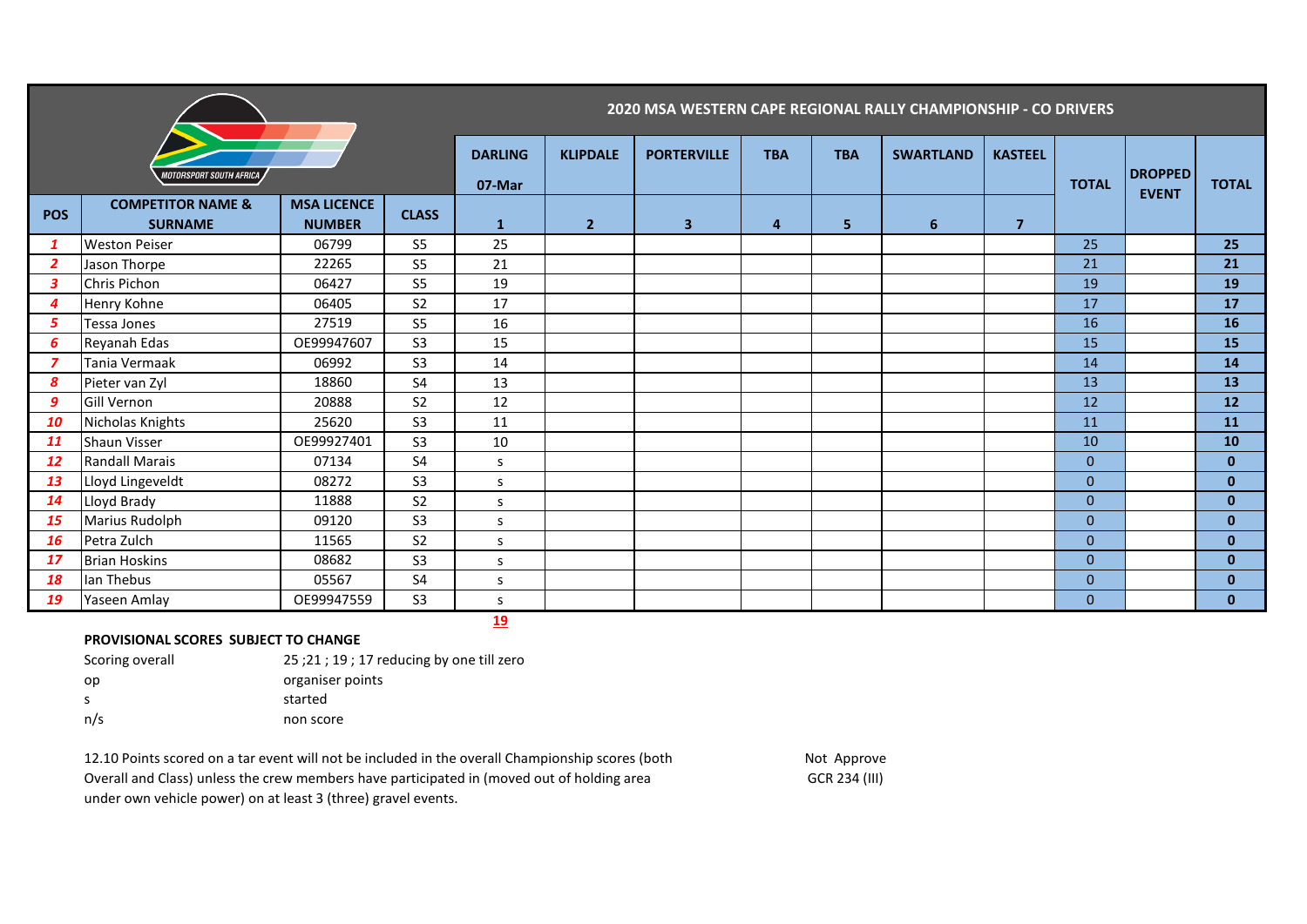|                  |                                                |                                     |                | 2020 MSA WESTERN CAPE REGIONAL RALLY CHAMPIONSHIP - DRIVERS |                 |                         |            |                |                  |                |                         |                                |                         |
|------------------|------------------------------------------------|-------------------------------------|----------------|-------------------------------------------------------------|-----------------|-------------------------|------------|----------------|------------------|----------------|-------------------------|--------------------------------|-------------------------|
|                  | MOTORSPORT SOUTH AFRICA                        |                                     |                | <b>DARLING</b><br>07-Mar                                    | <b>KLIPDALE</b> | <b>PORTERVILLE</b>      | <b>TBA</b> | <b>TBA</b>     | <b>SWARTLAND</b> | <b>KASTEEL</b> | <b>TOTAL</b>            | <b>DROPPED</b><br><b>EVENT</b> | <b>TOTAL</b>            |
| <b>POS</b>       | <b>COMPETITOR NAME &amp;</b><br><b>SURNAME</b> | <b>MSA LICENCE</b><br><b>NUMBER</b> | <b>CLASS</b>   | $\mathbf{1}$                                                | 2 <sup>2</sup>  | $\overline{\mathbf{3}}$ | 4          | 5 <sup>1</sup> | $6\phantom{1}6$  | $\overline{7}$ |                         |                                |                         |
| $\mathbf{1}$     | John Peiser                                    | 06797                               | S <sub>5</sub> | 9                                                           |                 |                         |            |                |                  |                | $\overline{9}$          |                                | 9                       |
| $\overline{2}$   | Shaun Jones                                    | 06921                               | S <sub>5</sub> | $\overline{7}$                                              |                 |                         |            |                |                  |                | $\overline{7}$          |                                | $\overline{7}$          |
| $\boldsymbol{3}$ | Llewellyn Jones                                | 06538                               | S <sub>5</sub> | 5                                                           |                 |                         |            |                |                  |                | 5                       |                                | 5                       |
| 4                | Owen Jones                                     | 18142                               | S <sub>5</sub> | $\overline{4}$                                              |                 |                         |            |                |                  |                | $\overline{\mathbf{r}}$ |                                | $\overline{\mathbf{4}}$ |
| 5                | <b>Winston Neethling</b>                       | 07002                               | S <sub>5</sub> | S.                                                          |                 |                         |            |                |                  |                | $\overline{0}$          |                                | $\mathbf 0$             |
| 5                |                                                |                                     |                |                                                             |                 |                         |            |                |                  |                |                         |                                |                         |
|                  |                                                |                                     |                |                                                             |                 |                         |            |                |                  |                |                         |                                |                         |
| $\mathbf{1}$     | Rupert van Zyl                                 | 09067                               | <b>S4</b>      | 9                                                           |                 |                         |            |                |                  |                | $\boldsymbol{9}$        |                                | $9\,$                   |
| $\overline{2}$   | <b>Derick Clift</b>                            | 06182                               | <b>S4</b>      | S.                                                          |                 |                         |            |                |                  |                | $\overline{0}$          |                                | $\mathbf{0}$            |
| $\boldsymbol{3}$ | <b>Trevor Hodges</b>                           | 6793                                | S <sub>4</sub> | S                                                           |                 |                         |            |                |                  |                | $\overline{0}$          |                                | $\mathbf{0}$            |
|                  |                                                |                                     |                | $\overline{\mathbf{3}}$                                     |                 |                         |            |                |                  |                |                         |                                |                         |
|                  |                                                |                                     |                |                                                             |                 |                         |            |                |                  |                |                         |                                |                         |
| $\mathbf{1}$     | Juneyed Edas                                   | OE99947609                          | S <sub>3</sub> | 9                                                           |                 |                         |            |                |                  |                | $\boldsymbol{9}$        |                                | 9                       |
| $\overline{2}$   | Paul van Wyk                                   | 08898                               | S <sub>3</sub> | $\overline{7}$                                              |                 |                         |            |                |                  |                | $\overline{7}$          |                                | $\overline{7}$          |
| $\boldsymbol{3}$ | Julian Calvert                                 | 07126                               | S <sub>3</sub> | 5                                                           |                 |                         |            |                |                  |                | 5                       |                                | $\overline{5}$          |
| 4                | Piet Bakkes                                    | 08815                               | S <sub>3</sub> | 4                                                           |                 |                         |            |                |                  |                | 4                       |                                | $\overline{4}$          |
| 5                | Riyaan Amlay                                   | 06752                               | S <sub>3</sub> | S.                                                          |                 |                         |            |                |                  |                | $\overline{0}$          |                                | $\mathbf{0}$            |
| 6                | Clint Lingeveldt                               | 07283                               | S <sub>3</sub> | S                                                           |                 |                         |            |                |                  |                | $\overline{0}$          |                                | $\mathbf{0}$            |
|                  |                                                |                                     |                | $6\phantom{1}6$                                             |                 |                         |            |                |                  |                |                         |                                |                         |
|                  |                                                |                                     |                |                                                             |                 |                         |            |                |                  |                |                         |                                |                         |
| $\mathbf{1}$     | Sakkie van Zyl                                 | 04681                               | S <sub>2</sub> | 9                                                           |                 |                         |            |                |                  |                | 9                       |                                | $9\,$                   |
| $\overline{2}$   | Gareth Vernon                                  | 20886                               | S <sub>2</sub> | $\overline{7}$                                              |                 |                         |            |                |                  |                | $\overline{7}$          |                                | $\overline{7}$          |
| $\boldsymbol{3}$ | Johan Zulch                                    | 08628                               | S <sub>2</sub> | S.                                                          |                 |                         |            |                |                  |                | 0                       |                                | $\mathbf{0}$            |
| $\boldsymbol{4}$ | Matt Kohler                                    | 06486                               | S <sub>2</sub> | s                                                           |                 |                         |            |                |                  |                | $\overline{0}$          |                                | $\mathbf{0}$            |